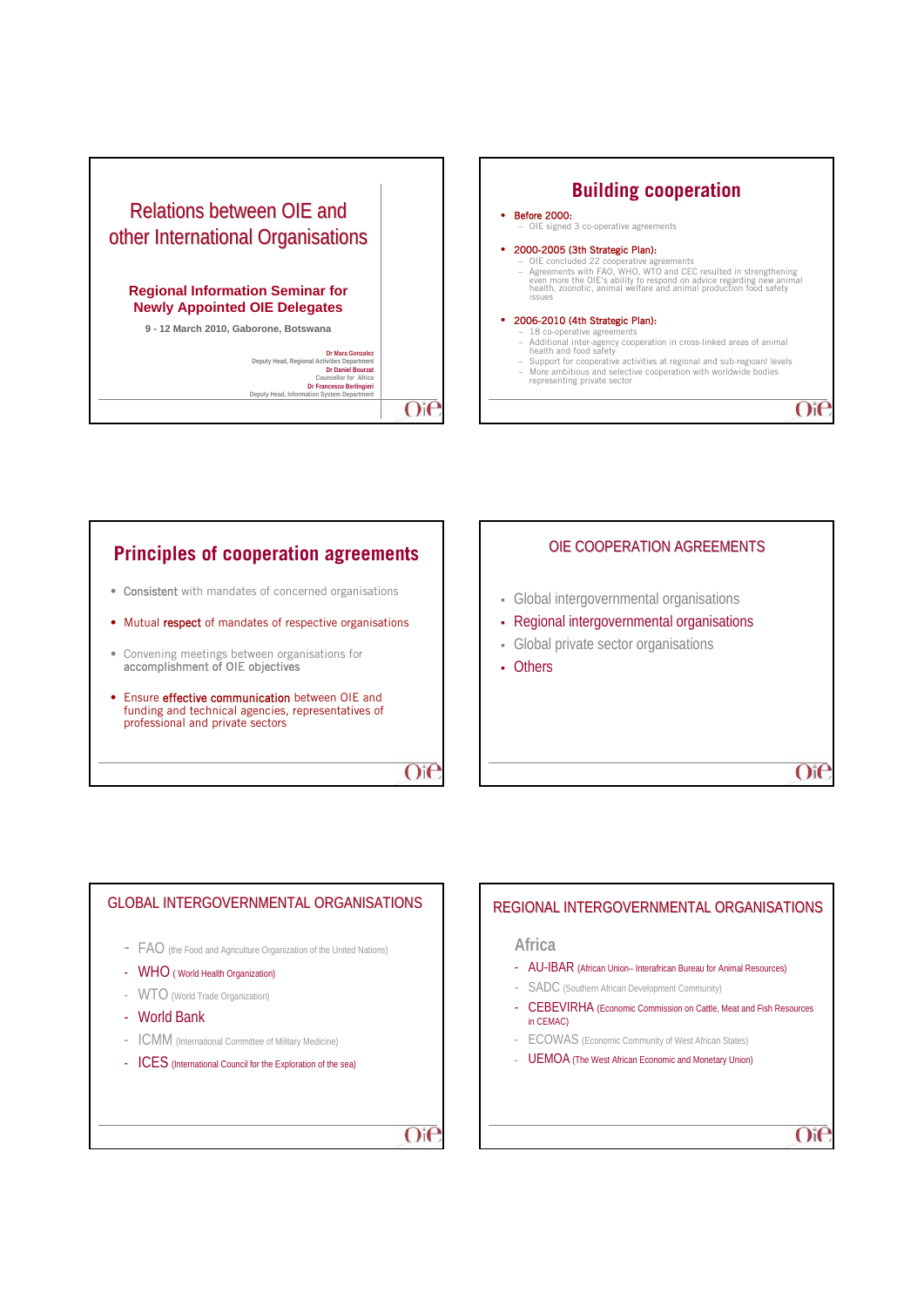## REGIONAL INTERGOVERNMENTAL ORGANISATIONS

#### **Americas**

- IICA (Inter-American Institute for Cooperation on Agriculture)
- GS-AC (General Secretariat of the Andean Community)
- OIRSA (Organismo Internacional Regional de Sanidad Agropecuaria)
- PVC (Permanent Veterinary Committee of the Southern Cone)
- IDB (Interamerican Development Bank)
- PAHO-WHO (Pan American Health Organization/World Health Organization)

## $Oif$

## REGIONAL INTERGOVERNMENTAL ORGANISATIONS

#### **Europe**

- EC (European Commission)

#### **Middle East**

- AOAD (Arab Organization for Agricultural Development)

## **Asia-Pacific**

- 
- SPC (Secretariat of the Pacific Community)
- SEAFDEC (Southeast Asian Fisheries Development Centre)
- ASEAN (Association of Southeast Asian Nations)

 $O$ ie

#### GLOBAL PRIVATE SECTOR ORGANISATIONS

**Professions** 

- WVA (World Veterinary Association)
- IFAH (International Federation for Animal Health)
- IATA (International Air Transport Association)
- SSAFE Initiative (Safe Supply of Affordable Food Everywhere)
- IFAP (International Federation of Agricultural Producers)
- FEI (Fédération Equestre Internationale)

 $O$ i $\epsilon$ 



# SCIENTIFIC RESEARCH and OTHER ACTIVITIES **-** WAVLD (World Association of veterinary Laboratory Diagnosticians) - ICLAS (International Council for Laboratory Animal Science) - ILRI (International Livestock Research Institute) - WSPA (World Society for the Protection of Animals) - CABI (CAB International)  $O$ i $\epsilon$

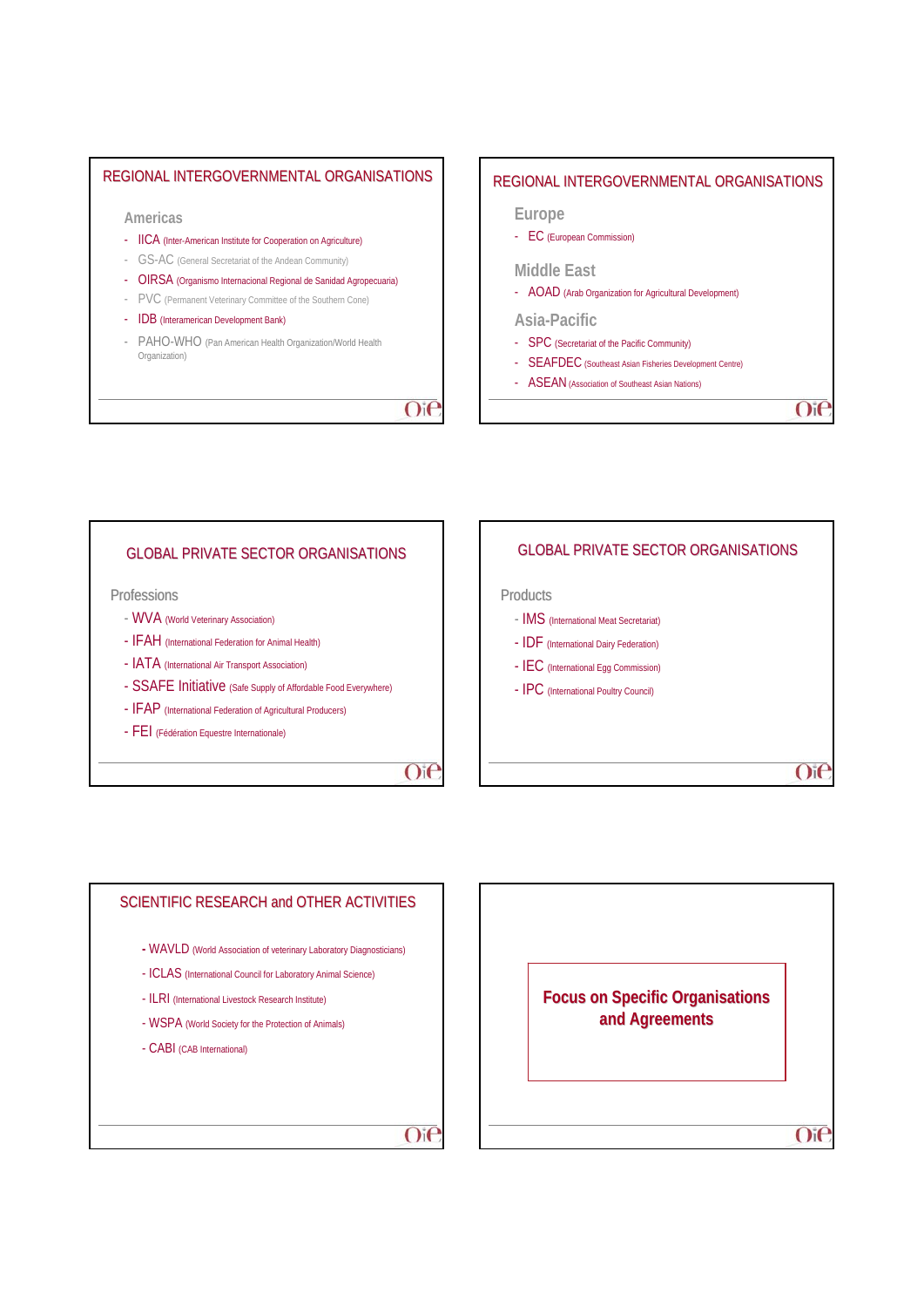



## **WHO**

#### <sup>¾</sup> Zoonoses

WORLD BANK

missions

 $\triangleright$  Mandate and weight ¾ Historical background ¾ Concept of Public Good

- $\triangleright$  International Health Regulation
- ¾ GLEWs (Global Early Warning and Response System for Mayor Animal Diseases, including zoonosis)

¾ OIE-PVS evaluations, gap analysis and legislation

- ¾ OWOH ("One World, One Health")
- $\triangleright$  Risk evaluation procedures

## **WTO**

### ¾ SPS Agreement

- $\triangleright$  OIE mandate
- $\triangleright$  Dispute mechanisms
- ¾ STDF mechanism
	- $\triangleright$  Global program for capacity building and technical cooperation

 $O$ i $\epsilon$ 

 $O<sub>i</sub>$ 

## The EUROPEAN UNION and the EUROPEAN **COMMISSION**  $\triangleright$  Existing mechanisms in the field of surveillance and control of epizootic diseases in the European Union ¾ Collaboration between EU/EC and other European countries

- ¾ Collaboration between OIE and EU/EC
	- national seminars
	- global and regional conferences

 $O$ ie

 $O(f)$